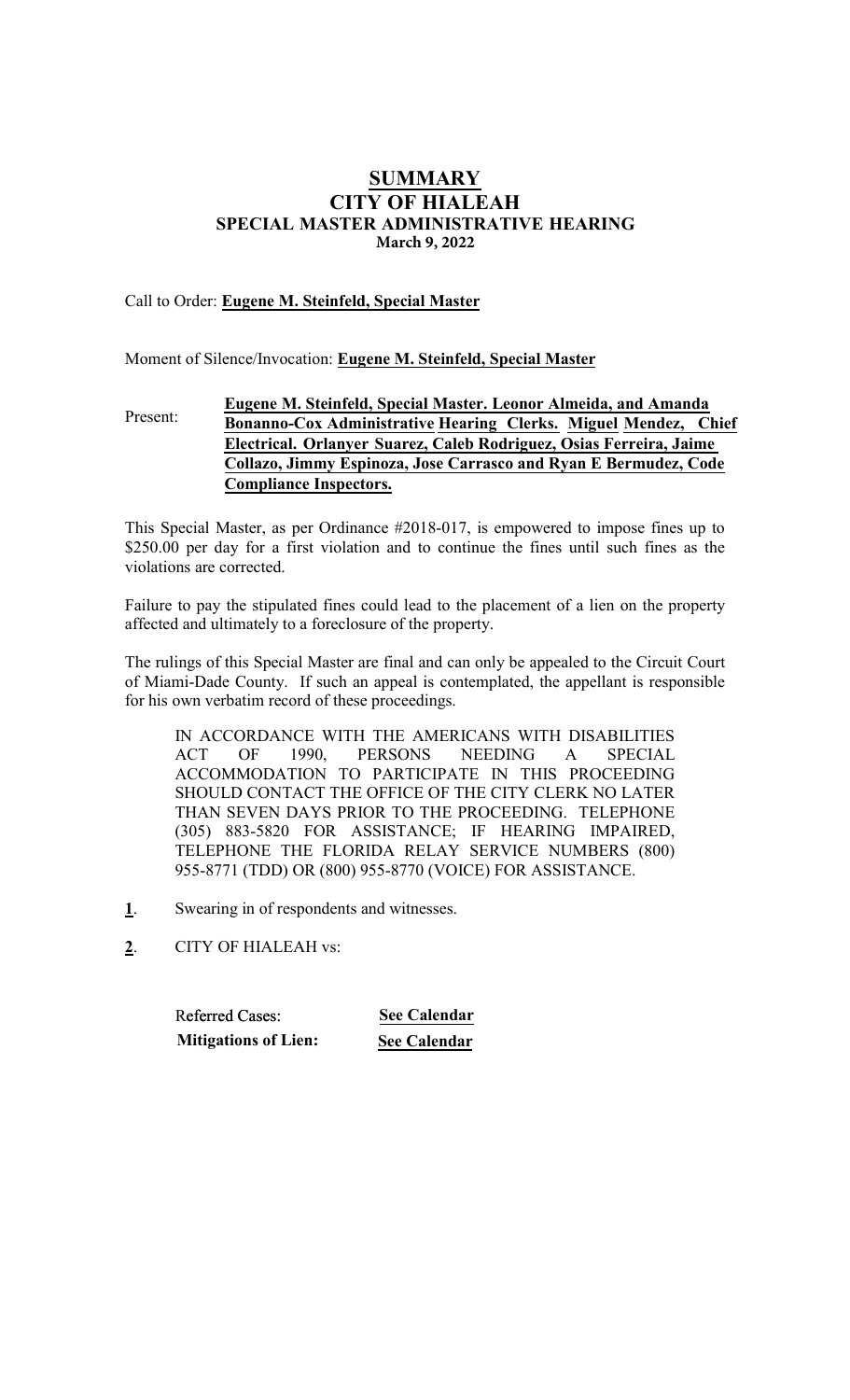### Notice of Administrative Hearings for March 9, 2022 starting promptly at 10:00 AM

You are hereby commanded to appear for an administrative hearing before the Special Master of the City of Hialeah, Florida on the date and time indicated above at the City of Hialeah Council Chambers on the 3rd Floor at City Hall.

| <b>Hearing Date:</b> | 3/9/2022<br>Room: Council Chamber<br>Special Master: E. Steinfeld<br>Hearing Time: 10:00 AM |                     |                                                    |                      |                       |              |           |                    |  |
|----------------------|---------------------------------------------------------------------------------------------|---------------------|----------------------------------------------------|----------------------|-----------------------|--------------|-----------|--------------------|--|
|                      |                                                                                             |                     |                                                    |                      |                       |              |           | <b>DISPOSITION</b> |  |
| Agenda Sec.          |                                                                                             |                     |                                                    |                      |                       |              |           |                    |  |
| <b>Case Number</b>   | <b>Respondent(s)</b>                                                                        | <b>Case Address</b> | Code Section (s)                                   | <b>Civil Penalty</b> | <b>Requested Date</b> | Inspector(s) | Adm. Cost | <b>Decision</b>    |  |
| 2021-02633           | 140 LLC                                                                                     | 160 W 28 ST         | $8 - 11$                                           | \$100                |                       | C. Rodriguez | \$150     |                    |  |
| 2018-06080           | Durfer Enterprises LLC                                                                      | 350 W 49 ST         | $\sqrt{78-107, 78-108(A)}, 78 - \$ \$100<br>108(B) |                      |                       | C. Rodriguez | \$150     |                    |  |
| 2021-03521           | Willmington Savings Fund                                                                    | 912 W 81 PL         | 105.1                                              | \$250                |                       | C. Rodriguez | \$150     |                    |  |
| 2021-04225           | Rosemary Lucille Perez                                                                      | 781 SE 2 PL         | 78-32                                              | \$100                |                       | R. Bermudez  | \$150     |                    |  |
| 2021-02820           | New Mt Zion Human Services Inc                                                              | 2255 W 4 CT         | $8 - 11$                                           | \$100                |                       | R. Bermudez  | \$150     |                    |  |
| 2019-02555           | Roberto Pardo & W Maria                                                                     | 3205 W 14 AVE       | 105.1                                              | \$250                |                       | J. Espinoza  | \$150     |                    |  |
| 2018-07003           | Luis Gutierrez                                                                              | 4591 W 8 LN         | 105.1                                              | \$250                |                       | J. Espinoza  | \$150     |                    |  |
| 2018-06831           | Lazaro Barreiro, Marisela Barreiro                                                          | 810 W 36 ST         | 105.1                                              | \$250                |                       | J. Espinoza  | \$150     |                    |  |
| 2020-03841           | Raysa Lopez                                                                                 | 837 W 80 PL         | 105.1                                              | \$250                |                       | J. Collazo   | \$150     |                    |  |
| 2021-00215           | Ross David Trs, Ross Davis Revocable Trust                                                  | 7132 W 17 CT        | 105.1                                              | \$250                |                       | J. Collazo   | \$150     |                    |  |
| 2017-05451           | Yosvani Capote, Ginnet J Capote                                                             | 7597 W 32 CT        | 105.1                                              | \$250                |                       | J. Collazo   | \$150     |                    |  |
| 2021-03710           | 1500 Prestige Center LLC                                                                    | 1500 E 4 AVE        | 105.1                                              | \$250                |                       | O. Ferreira  | \$150     |                    |  |
| 2019-04543           | Macys Florida Stores LLC                                                                    | 1777 W 49 ST        | $8 - 11$                                           | \$100                |                       | O. Ferreira  | \$150     |                    |  |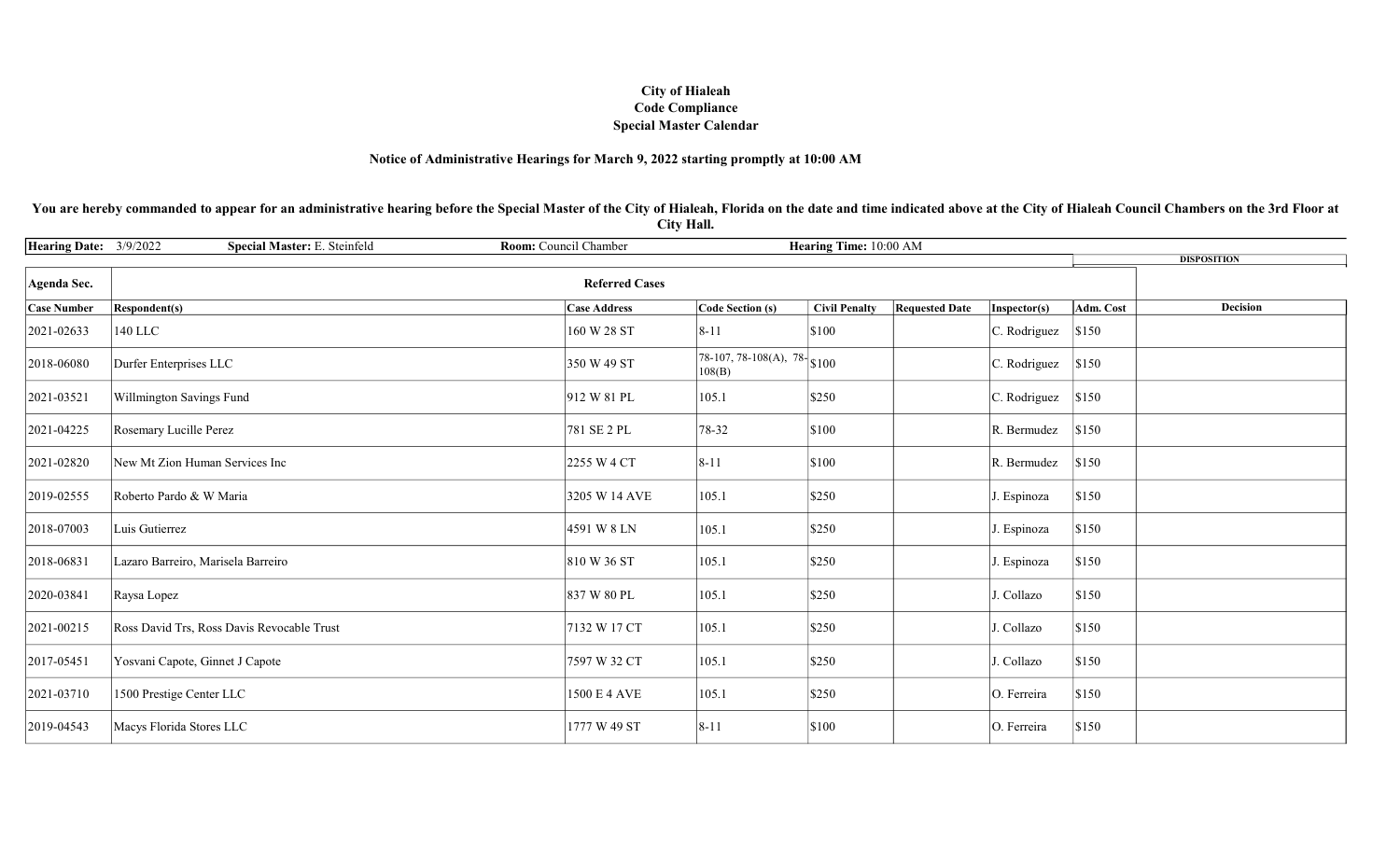### Notice of Administrative Hearings for March 9, 2022 starting promptly at 10:00 AM

You are hereby commanded to appear for an administrative hearing before the Special Master of the City of Hialeah, Florida on the date and time indicated above at the City of Hialeah Council Chambers on the 3rd Floor at City Hall.

| <b>Hearing Date:</b> | 3/9/2022<br>Special Master: E. Steinfeld<br>Room: Council Chamber |                 |           | Hearing Time: 10:00 AM |                              |  |
|----------------------|-------------------------------------------------------------------|-----------------|-----------|------------------------|------------------------------|--|
| 2021-03706           | 1500 Prestige Centers LLC                                         | 1514 E 4 AVE    | 105.1     | \$250                  | O. Ferreira<br>\$150         |  |
| 2019-01678           | 1500 Prestige Centers LLC                                         | 1520 E 4 AVE    | 105.1     | \$250                  | O. Ferreira<br>\$150         |  |
| 2021-02850           | USC Realty Limited Liability Co                                   | 5675 NW 36 AVE  | $8 - 11$  | \$100                  | \$150<br>J. Carrasco         |  |
| 2021-01676           | Noelvys Betancourt                                                | 33 W 30 ST      | $10-2(a)$ | \$100                  | \$150<br>J. Carrasco         |  |
| 2021-02736           | Noelvys Betancourt                                                | 33 W 30 ST      | $8 - 11$  | \$100                  | \$150<br>J. Carrasco         |  |
| 2018-05988           | Ofelia Tejera Pertierra Tr                                        | 1111 Palm Ave   | $8 - 11$  | \$100                  | \$150<br>J. Carrasco         |  |
| 2019-01882           | Westar Hialeah Plaza LLC                                          | 3 E 44 ST       | 105.1     | \$250                  | \$150<br>O. Suarez           |  |
| 2018-02671           | Lorenzo Rodriguez & W Elsa                                        | 393 E 51 ST     | 105.1     | \$250                  | \$150<br>O. Suarez           |  |
| 2019-01682           | Maria Martinez                                                    | 301 E 52 ST     | 105.1     | \$250                  | \$150<br>O. Suarez           |  |
| 2018-05638           | The International Condominium, Inc                                | 6780 W 2 CT     | $8 - 11$  | \$100                  | C. Rodriguez<br>\$150        |  |
| 2021-02775           | Tarpon Hialeah LLC                                                | 601 W 49 ST     | $8 - 11$  | \$100                  | C. Rodriguez<br>\$150        |  |
| 2018-01239           | P A J Investment Corp                                             | 4305 E 10 LN    | $8 - 11$  | \$100                  | $ C.$ Rodriguez $ \$150$     |  |
| 2018-01423           | Los Suenos Condo Association                                      | 1725-55 W 60 ST | $8 - 11$  | \$100                  | C. Rodriguez<br>\$150        |  |
| 2018-07155           | Michael G Keener & James B Keener & W Evelyn E                    | 4790 W 8 AVE    | 105.1     | \$250                  | \$150<br>J. Espinoza         |  |
| 2019-03022           | Alejandro Abascal & W Sonia                                       | 1035 W 33 PL    | 105.1     | \$250                  | $\vert$ \$150<br>J. Espinoza |  |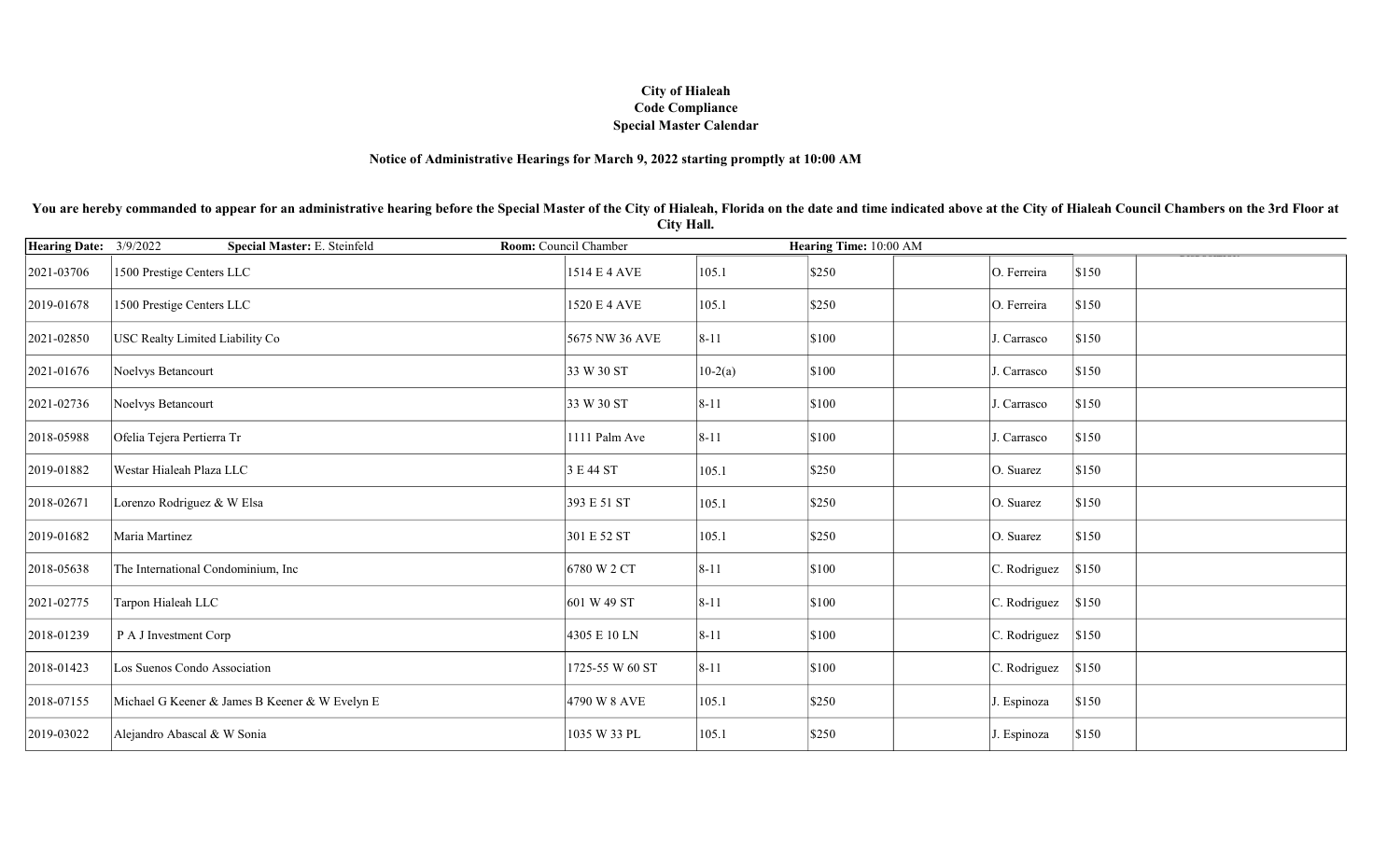### Notice of Administrative Hearings for March 9, 2022 starting promptly at 10:00 AM

You are hereby commanded to appear for an administrative hearing before the Special Master of the City of Hialeah, Florida on the date and time indicated above at the City of Hialeah Council Chambers on the 3rd Floor at City Hall.

| <b>Hearing Date:</b> | 3/9/2022<br>Special Master: E. Steinfeld    | Room: Council Chamber |                 | Hearing Time: 10:00 AM |                      |  |
|----------------------|---------------------------------------------|-----------------------|-----------------|------------------------|----------------------|--|
| 2021-04040           | Malaga Condo                                | 6671 W 22 CT          | 78-32           | \$100                  | \$150<br>J. Collazo  |  |
| 2021-02849           | USC Realty Limited Liability Co             | 5663 NW 36 AVE        | $8 - 11$        | \$100                  | \$150<br>J. Collazo  |  |
| 2020-03488           | Bismark Velasquez, Leyla Velasquez          | 3135 W 78 ST          | 105.1           | \$250                  | \$150<br>J. Collazo  |  |
| 2021-02031           | Marilyn Martinez                            | 734 E 41 ST           | $98-2200(b)(1)$ | \$250                  | \$150<br>O. Ferreira |  |
| 2021-00406           | 1500 Prestige Centers LLC                   | 1514 E 4 AVE          | 74-86           | \$100                  | \$150<br>O. Ferreira |  |
| 2021-00236           | Angel Llanes & Aymara Llanes                | 474 E 11 ST           | 105.1           | \$250                  | O. Ferreira<br>\$150 |  |
| 2021-02916           | Brian Holland, Karen Holland, Alita Holland | 395 E 10 AVE          | $8 - 11$        | \$100                  | O. Ferreira<br>\$150 |  |
| 2018-04737           | Yoel Lopez Villazan, Yosdeny Zayas          | 650 E 10 AVE          | 105.1           | \$250                  | \$150<br>J. Carrasco |  |
| 2018-07207           | Fransisco Suarez & Vanessa Paneca JTRS      | 721 W 81 ST #1        | 105.1           | \$250                  | \$150<br>J. Carrasco |  |
| 2021-03283           | JRS Hialeah LLC                             | 3640 Palm Ave         | 105.1           | \$250                  | \$150<br>J. Carrasco |  |
| 2019-02060           | Yerandis Leal                               | 240 W 28 ST           | $8 - 11$        | \$100                  | \$150<br>J. Carrasco |  |
| 2019-01681           | Rafael Monte De Oca & W Raquel Monte De Oca | 358 W 58 ST           | 105.1           | \$250                  | \$150<br>O. Suarez   |  |
| 2019-02761           | Artivest INC                                | 1880-90 Palm Ave      | $8 - 11$        | \$100                  | \$150<br>O. Suarez   |  |